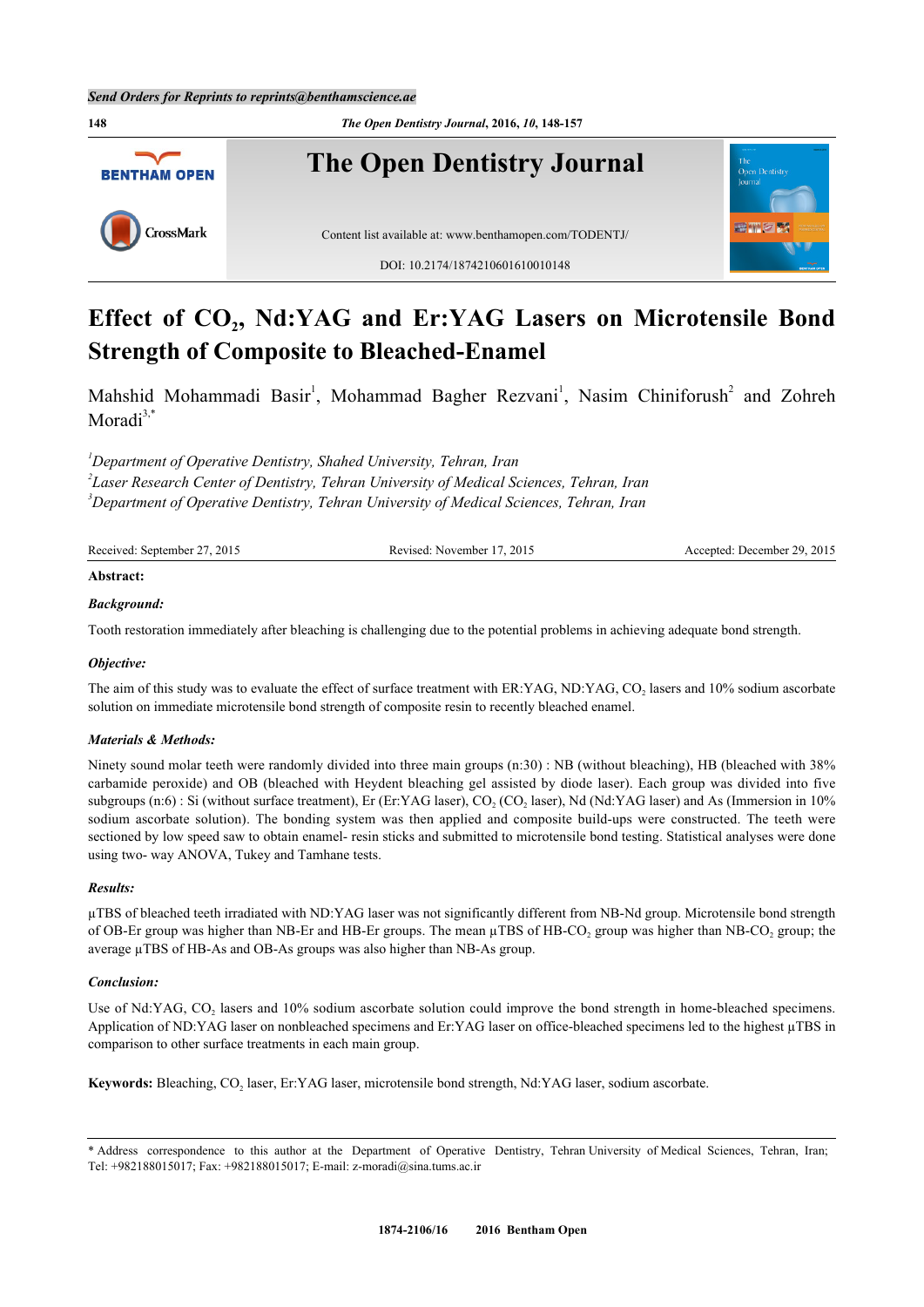# **INTRODUCTION**

Esthetic dentistry is usually a combination of bleaching treatment and subsequent tooth-colored restorations [[1\]](#page-7-0). A reduction in bond strength of adhesive restorations to enamel and dentin immediately after bleaching has been reported in the literature [[2](#page-7-1) - [4\]](#page-8-0).

It appears that oxygen free radicals present in tooth structure prevent the polymerization of adhesives and composite resins [[5\]](#page-8-1). Also, bleaching causes morphological alterations in enamel and dentin that include loss of calcium and phosphate, loss of prismatic enamel structure, destruction of organic matrix and accumulation of oxygen in dentin [[6\]](#page-8-2). Therefore, textbooks recommend a one to two week interval between the bleaching and restorative treatments in order to obtain adequate bond strength [[7](#page-8-3)[, 8](#page-8-4)]. This time interval prolongs the course of treatment and increases the risk of crown fracture, microleakage and secondary discoloration in cases with intracoronal bleaching. These complications are unfavorable to both the patient and dentist [\[9](#page-8-5)].

Antioxidant agents such as 10% sodium ascorbate and catalase enzyme have been used to reverse this process. However, these agents are not routinely used in the clinical procedures [[10,](#page-8-6) [11\]](#page-8-7).

Appearance of new technologies such as laser beams has been associated with undeniable benefits in dentistry. ND:YAG and Er:YAG lasers are used in operative dentistry for the removal of carious lesion, conditioning of tooth surfaces and enamel and dentin surface treatment in order to minimize marginal microleakage and increase the bond strength  $[11 - 15]$  $[11 - 15]$  $[11 - 15]$ . Enamel is a solid opaque substance with the ability to absorb  $CO_2$  laser beams. Physical changes due to the irradiation of this type of laser include melting and recrystallization [[16\]](#page-8-9). Considering the ablative effect of Er:YAG laser on tooth structure and the recrystallization effect of ND:YAG and  $CO_2$  lasers, it seems that application of these lasers after tooth bleaching can cause a temperature rise in tooth structure and subsequent morphological changes in enamel and dentin leading to the elimination of remaining free radicals and rapid neutralization of the adverse effects of bleaching agents on bond strength [\[11](#page-8-7), [17](#page-8-10)].

| Group number | Group name            | Type of surface treatment                  |  |
|--------------|-----------------------|--------------------------------------------|--|
| Group 1      | NB-Si                 | No bleaching                               |  |
| Group 2      | $NB-As$               | No bleaching + sodium ascorbate            |  |
| Group 3      | $NB-Er$               | No bleaching + Er:YAG laser                |  |
| Group 4      | NB-Nd                 | No bleaching + ND:YAG laser                |  |
| Group 5      | MB-CO <sub>2</sub>    | No bleaching $+$ CO <sub>2</sub> laser     |  |
| Group 6      | HB-Si                 | Home bleaching                             |  |
| Group 7      | $HB-As$               | Home bleaching + sodium ascorbate          |  |
| Group 8      | $HB-Er$               | Home bleaching + Er:YAG laser              |  |
| Group 9      | HB-Nd                 | Home bleaching + ND:YAG laser              |  |
| Group 10     | $HB$ -CO <sub>2</sub> | Home bleaching $+$ CO <sub>2</sub> laser   |  |
| Group 11     | OB-Si                 | Office bleaching                           |  |
| Group 12     | OB-As                 | Office bleaching + sodium ascorbate        |  |
| Group 13     | $OB-Er$               | Office bleaching + Er:YAG laser            |  |
| Group 14     | OB-Nd                 | Office bleaching + ND:YAG laser            |  |
| Group 15     | OB-CO <sub>2</sub>    | Office bleaching $+$ CO <sub>2</sub> laser |  |

<span id="page-1-0"></span>**Table 1. Distribution of experimental groups.**

Abbreviations: NB, No Bleaching; HB, Home Bleaching; OB, Office Bleaching; Si, Single Bond 2; Nd, ND:YAG Laser; Er, Er:YAG Laser; CO<sub>2</sub>, CO<sub>2</sub> Laser; As, Sodium Ascorbate.

Due to the lack of adequate information on this subject, controversial results obtained by previous studies and scarce data on the effect of  $CO_2$  laser in this respect, the aim of the present study was to evaluate the effects of ND:YAG, Er:YAG and CO<sub>2</sub> lasers on microtensile bond strength of recently bleached enamel to composite resin and comparison of the obtained results with the conventional method of 10% sodium ascorbate (antioxidant) application.

#### **MATERIALS AND METHODS:**

### **Selection and Preparation of Teeth:**

A total of 90 extracted human third molars with no fracture or carious lesions were used in this study. Organic debris and tissue remnants were removed prior to the study using periodontal scaler. Prophylaxis was done with the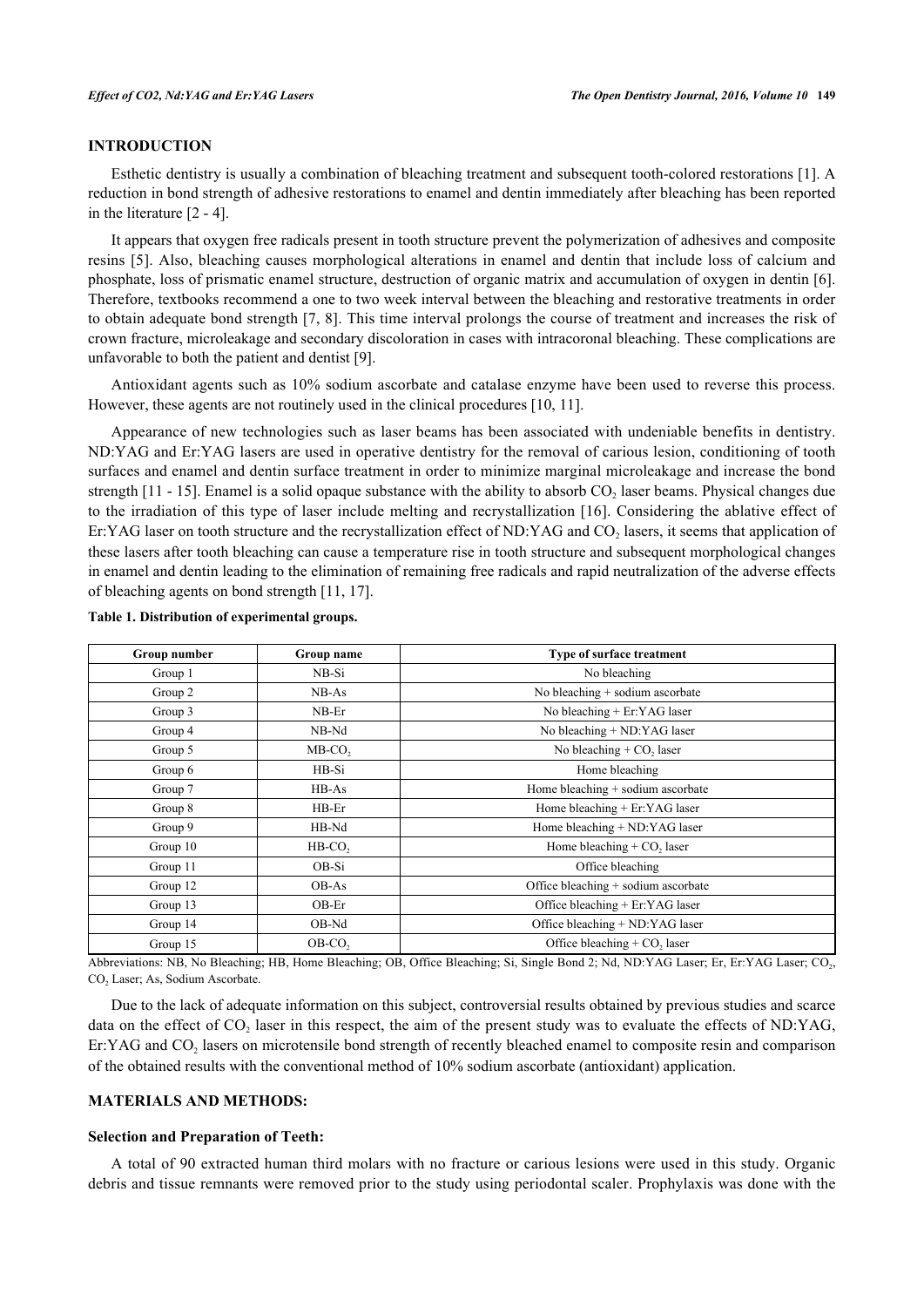fluoride-free pumice and rubber cup. The teeth were disinfected with 0.5% chloramine solution (Chloramine T Trihydrate, Merck, Schuchardt, Germany) for one week and stored in distilled water at 4˚C until one week prior to the test and then immersed in artificial saliva (ISO/TS 11405) and stored in an incubator (Kavoosh MEGA ,Tehran, Iran) at 37°C until testing. The composition of artificial saliva was 1.5 mmol/L  $Ca^{+2}$ , 50 mmol/L KCl, 0.9 mmol/L PO $_4^{\text{-3}}$ , and 20 mmol/L Trihydroxy methylaminomethane, with a pH of 7.0. The artificial saliva was refreshed daily. It was saturated with calcium and phosphate ions similar to the composition of human saliva [\[1](#page-7-0)].

The teeth were evaluated under stereomicroscope (Nikon C-DS, Tokyo, Japan) at 50X magnification for exclusion of samples with cracks or hypoplastic lesions. In order to standardize the texture of the surface and smear layer, buccal surfaces of teeth were ground by 600 grit silicon carbide sandpapers for 60 seconds under running water (ISO/TS 11405).

Samples were randomly divided into three main groups of 30 samples each based on the type of bleaching treatment (Home or Office) and the third group was considered as the control group and did not undergo bleaching. Each group was categorized into 5 subgroups of 6 specimens each to provide totals 270 stick samples for microtensile bond strength test. This implies n=18 for each group (Table **[1](#page-1-0)**).

#### **Control Group (NB)(n=30):**

Specimens in this group did not undergo bleaching treatment and stored in distilled water at 4°C and then immersed in artificial saliva one week before the bonding procedure.

# **Home Bleaching Group (HB)(n=30):**

Home bleaching was carried out using 38% carbamide peroxide gel (Discus Dental, CA, USA) applied in 2 mm thickness on tooth surfaces for 15 minutes. The teeth were placed in Petri dish containing artificial saliva in a way that their buccal halves were out of the saliva and in contact with the gel. Petri dishes were stored in an incubator at 37°C for 15 minutes. The gel was then washed off the teeth and the abovementioned procedures were repeated. Therefore, the teeth were bleached for a total of 30 minutes, according to manufacturer's instructions.

After completion of the mentioned 30 minute period, the teeth were placed in a test tube containing 14 ml of artificial saliva and stored in an incubator at 37°C. Artificial saliva was refreshed daily and the whole duration of treatment was three weeks.

#### **Office Bleaching Group (OB)(n=30):**

Office bleaching was done using Heydent JW Power Bleaching Gel (Production of Farafan Diagnostics Co , under license of Heydent, Germany Tehran- Iran) in two treatment sessions. Each session included three times application of gel. JW Powder was mixed with 30% hydrogen peroxide. The prepared gel was then applied to tooth surfaces in 1.5 mm thickness and activated with CHEESE ™ (Wuhan Gigaa Optronics Technology Co, LTD, China) 810 nm diode laser in continuous mode with power of 1W, exposure time of 30 seconds and irradiation distance of 6 mm from the gel surface. Gel was remained on tooth surfaces for one minute. During this time period, the teeth were maintained in the Petri dish containing artificial saliva in a way that their buccal halves were out of the saliva and in contact with gel. Petri dishes were placed in an incubator at 37°C. The gel was then washed off the tooth surfaces. This process was repeated three times. The teeth were then rinsed, placed in a test tube containing 14 ml of artificial saliva and stored in an incubator at 37°C. Artificial saliva was refreshed daily. The second session was scheduled one week later during which the abovementioned procedures were repeated.

#### **Experimental Groups:**

The experimental groups included three main groups with 5 different surface treatments. In total, the experiment was conducted on 15 experimental groups based on the type of bleaching and surface treatment method.

Groups 1, 6 and 11 (Si): No surface treatment performed.

Groups 2, 7 and 12 (As): 10 ml of 10% sodium ascorbate solution was poured on tooth surfaces at a speed of 1 ml/min. This solution was agitated to enamel surfaces continuously for 10 minutes and then rinsed with distilled water and air-dried.

Groups 3, 8 and 13 (Er): Irradiation with Er:YAG laser (USD20, DEKA Dental laser systems, Florence, Italy) with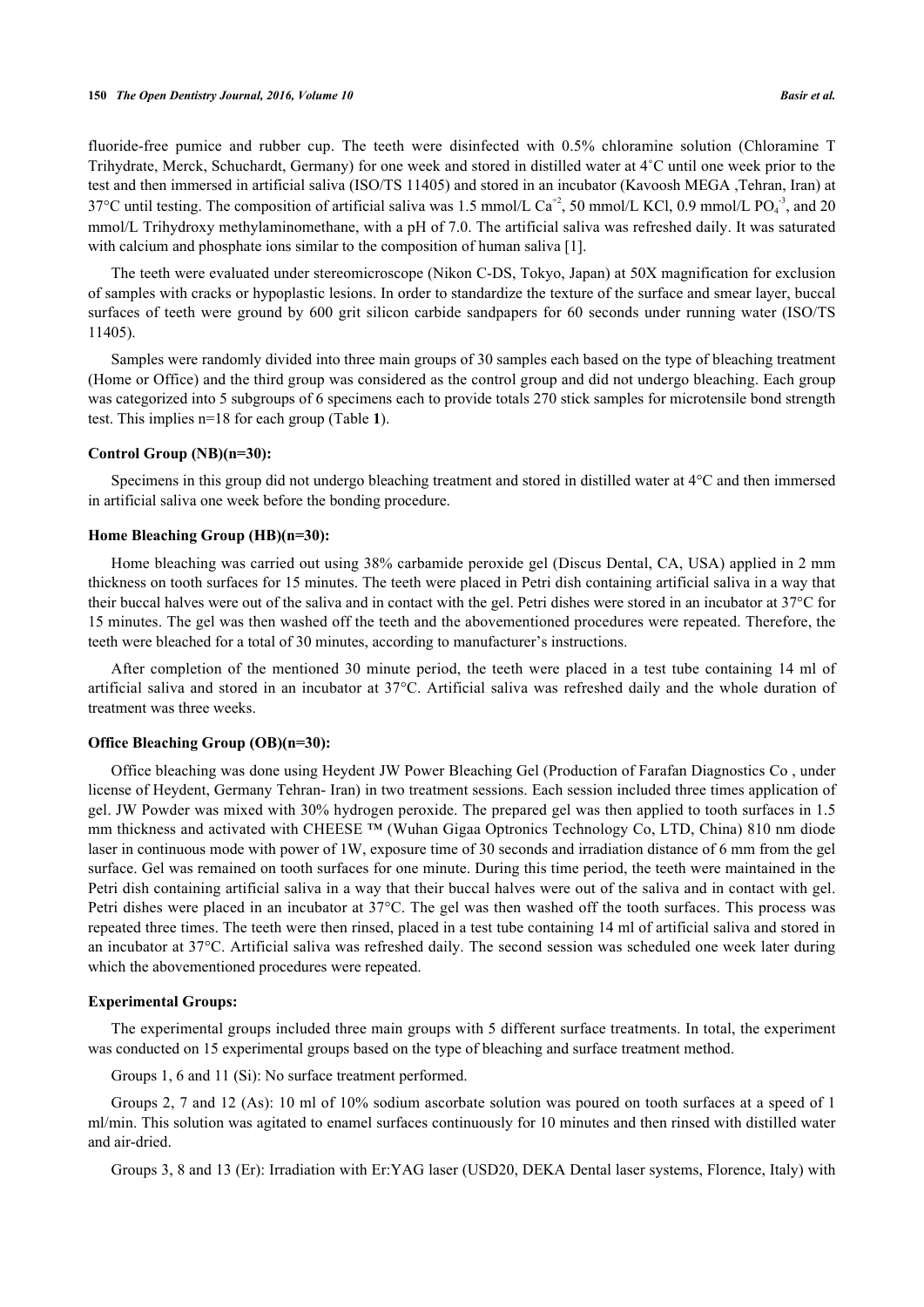energy of 50 mJ, frequency of 10 Hz and power of 0.5 W, pulse duration of 230  $\mu$ s (very short pulse) and non-contact mode at distance of 4 mm that provides 1 mm beam diameter. In order to standardize the 4 mm irradiation distance between the laser hand piece and the respective surface, an endodontic k-file was fixed to the hand piece. All the area of enamel was irradiated uniformly by hand in grid pattern by a single operator for 60 sec.

Groups 4, 9 and 14 (Nd): Irradiation with Nd:YAG laser (FIDELIS, Fotona , Slovenia) using power of 1 W, frequency 10 Hz, pulse duration : 100 μS (very short pulse) and contact mode in grid pattern *via* a 300 μm fiber optic cable by single operator manually for 60 sec.

Groups 5, 10 and 15  $(CO_2)$ : Irradiation with  $CO_2$  laser (US-20D), DEKA Dental laser systems, Florence, Italy) at power of 0.5 W, frequency 10 Hz, pulse duration of 1.5 ms, non-contact mode at distance of 12.5 mm providing beam diameter of 1 mm manually by one operator in grid pattern for 60 sec. The fiber optic cable in this type of laser has an outer sheath that keeps a 12.5 mm distance from the respective area. Before the bonding procedure, one sample from each group was selected for evaluation of surface alterations by FESEM (S4160 Hitachi, Japan). Sample preparation for electron microscopic evaluation included fixation, dehydration, chemical drying and gold coating.

After these treatments, the bonding system was used according to the manufacturer's instructions. All the specimens were etched with 35% phosphoric acid (Scotch Bond Etchant, 3MESPE, St. Paul, MN, USA) for 15 s, rinsed for 10 s and air dried for 5 s with air spray. Adper Single Bond 2 adhesive (3MESPE , St. Paul , MN , USA) was applied in two coats and air-dried for 5 s with compressed air in order for the solvent to vaporize and cured for 10 s with LED light curing unit (800 mW/cm<sup>2</sup>) (DEMI, Kerr, Ca, USA). Z250 composite resin was applied in two layers to the entire buccal surface. Each layer was cured for 20 s with the LED light-curing unit. Finally, the composite build-up was cured for 100 s from different directions.

#### **Microtensile Bond Strength Testing:**

After the bonding procedure, samples were stored in artificial saliva in an incubator at 37°C for 24 hours. The teeth were then embedded in auto-polymerizing acrylic resin (Meliodent, Heraeuse Kulzer, Germany) and sectioned in X and Y directions with a slow speed diamond saw (Mecatome, T201A, France) along with water coolant. Three rectangularshaped enamel-resin sticks were obtained from each tooth as such with a mean cross section of  $1 \text{ mm}^2$ . A digital caliper to the nearest 0.01 mm (Mitutoyo, Tokyo, Japan) was used for the accurate measurement of the dimensions of sticks. In general, 18 sticks in each experimental group and a total of 270 sticks in 15 experimental groups were prepared. Sticks were attached to a microtensile tester (Microtensile Tester, Bisco, Schaumburg, IL, USA) using cyanoacrylate glue (Mitreaple, Turkey) and subjected to microtensile testing at a crosshead speed of 1 mm/min. Microtensile bond strength in MPa was calculated by dividing the exerted force in Newton at the time of fracture by the cross sectional area of enamel/resin interface in mm<sup>2</sup> measured before the failure.

#### **Failure Mode Analysis:**

Failure mode was determined using a stereomicroscope (Nikon C-DS, Tokyo, Japan) with 50X magnification. Failure mode of samples was categorized as follows:

Adhesive failure: Fracture at the tooth/adhesive or composite/adhesive interface in more than 75% of the understudy areas.

Cohesive failure in resin: This fracture occurs mainly in the composite resin in a way that more than 75% of the bonding area has been covered with the restorative material.

Cohesive failure in tooth: Fracture mainly occurs in the tooth structure.

Mixed failure: Mixed fracture is a combination of the abovementioned fractures.

#### **Statistical Analysis:**

The prematurely debonded specimens were included in the tooth mean and microtensile bond strength of these samples was considered zero.

Data obtained from microtensile bond strength testing were analyzed using portable SPSS PASW 18 software.

Considering the normal distribution of data, two-way ANOVA was applied to assess the interaction of the effect of bleaching with type of surface treatment. *P*<0.05 was considered statistically significant.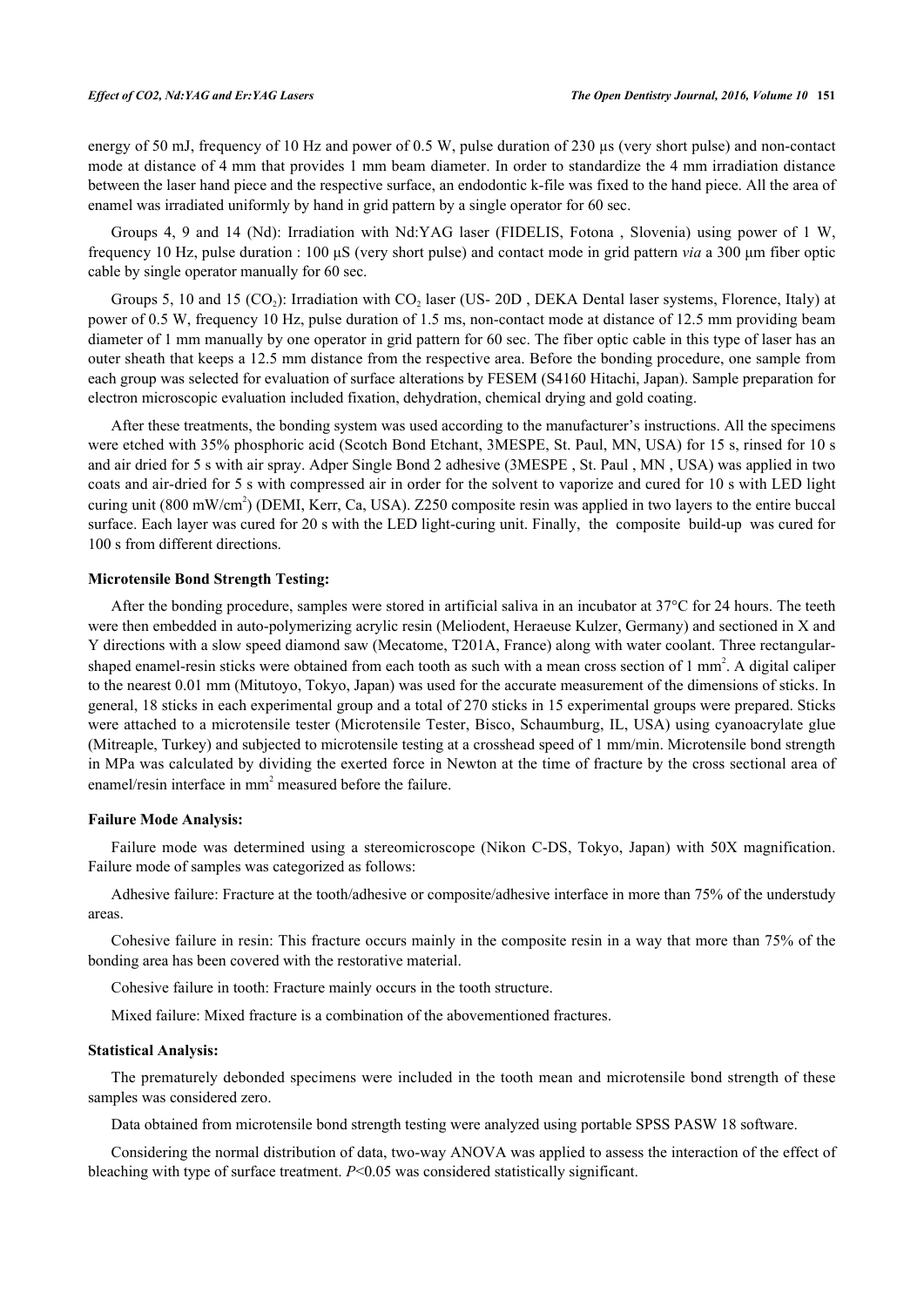Since the abovementioned interaction was statistically significant, one-way ANOVA was used with the significance level of 0.05.

For pair wise comparison, in case of equality of variances Tukey's HSD test and in case of inequality of variances, Tamhane's test was performed.

#### **RESULTS**

Two-way ANOVA demonstrated that the interaction between the two variables (bleaching and type of surface treatment) was statistically significant (*P*<0.001).

Data in each group was subjected to one-way ANOVA based on the type of bleaching and surface treatment  $(α=0.05)$ .

One-way ANOVA failed to show a statistically significant difference in mean microtensile bond strength of HB-Si and OB-Si with NB-Si group (*P*=0.59)(*P*=0.52).

One-way ANOVA could not find a significant difference in mean microtensile bond strength of HB-Nd and OB-Nd with NB-Nd group (*P*=0.142).

Significant differences were found in mean microtensile bond strengths of OB-Er, HB-Er and NB-Er groups using one-way ANOVA (*P*<0.001). Tamhane's test revealed that the mean bond strength of samples subjected to office bleaching and irradiation of Er:YAG laser was higher than that of samples undergone home bleaching and Er:YAG laser irradiation and also nonbleached samples receiving Er:YAG laser treatment (*P*<0.001); but, the mean bond strength was not significantly different in HB-Er and NB-Er groups (*P*=0.228).

One-way ANOVA found a significant difference in mean bond strength of OB-CO<sub>2</sub>, HB-CO<sub>2</sub> and NB-CO<sub>2</sub> groups  $(P=0.018)$ . Tamhane's test indicated that the mean bond strength of samples subjected to home bleaching and  $CO<sub>2</sub>$  laser irradiation was higher than that of nonbleached samples receiving  $CO<sub>2</sub>$  laser treatment ( $P=0.003$ ). However, No significant difference was detected in this respect between the  $OB$ - $CO_2$  and  $HB$ - $CO_2$  groups ( $P$ =0.992). The bond strengths in OB-CO<sub>2</sub> and NB-CO<sub>2</sub> groups were not significantly different either ( $P=0.084$ ).

Significant differences were also detected in mean microtensile bond strength of HB-As, OB-As and NB-As groups using one-way ANOVA (*P*=0.010). Tamhane's test revealed that the mean bond strength after bleaching (home or office) and application of sodium ascorbate was higher than that of nonbleached samples with sodium ascorbate surface treatment (*P*<0.005). However, no significant difference was detected in mean bond strength of HB-As and OB-As groups (*P*=0.896).

One-way ANOVA found significant differences in mean microtensile bond strength of NB-Si, NB-Er, NB-CO<sub>2</sub>, NB-Nd and NB-As groups (*P*<0.001). Tukey's HSD test showed that ND:YAG laser causes significantly higher bond strength in control (nonbleached) samples.

Significant differences were also found in mean microtensile bond strength of HB-Si, HB-Er, HB-CO<sub>2</sub>, HB-Nd and HB-As groups using one-way ANOVA (*P*<0.001). Tukey's HSD test revealed higher mean microtensile bond strength in samples subjected to home bleaching and sodium ascorbate application, ND:YAG laser irradiation and  $CO<sub>2</sub>$  laser irradiation compared to specimens with no surface treatment.

One-way ANOVA found statistically significant differences in mean microtensile bond strength of OB-As, OB-Nd, OB-CO<sub>2</sub>, OB-Er and OB-Si groups (P=0.001). Tukey's HSD test revealed higher mean bond strength in samples subjected to office bleaching and Er:YAG laser irradiation compared to other subgroups (no surface treatment,  $ND:YAG$  laser,  $CO<sub>2</sub>$  laser and sodium ascorbate).

Results of the statistical analysis with one way ANOVA, Tamhane's and Tukey's HSD tests are displayed in Fig. (**[1](#page-5-0)**).

#### **DISCUSSION**

In many cases, the patient needs other esthetic treatments such as composite veneers following the bleaching treatment. However, tooth restoration immediately after bleaching is challenging due to the potential problems in achieving adequate bond strength [\[11](#page-8-7)]. Oxygen free radicals, lower mineral content and changed enamel organic matrix following bleaching may interfere with the photopolymerization reaction of resin-based restorative materials resulting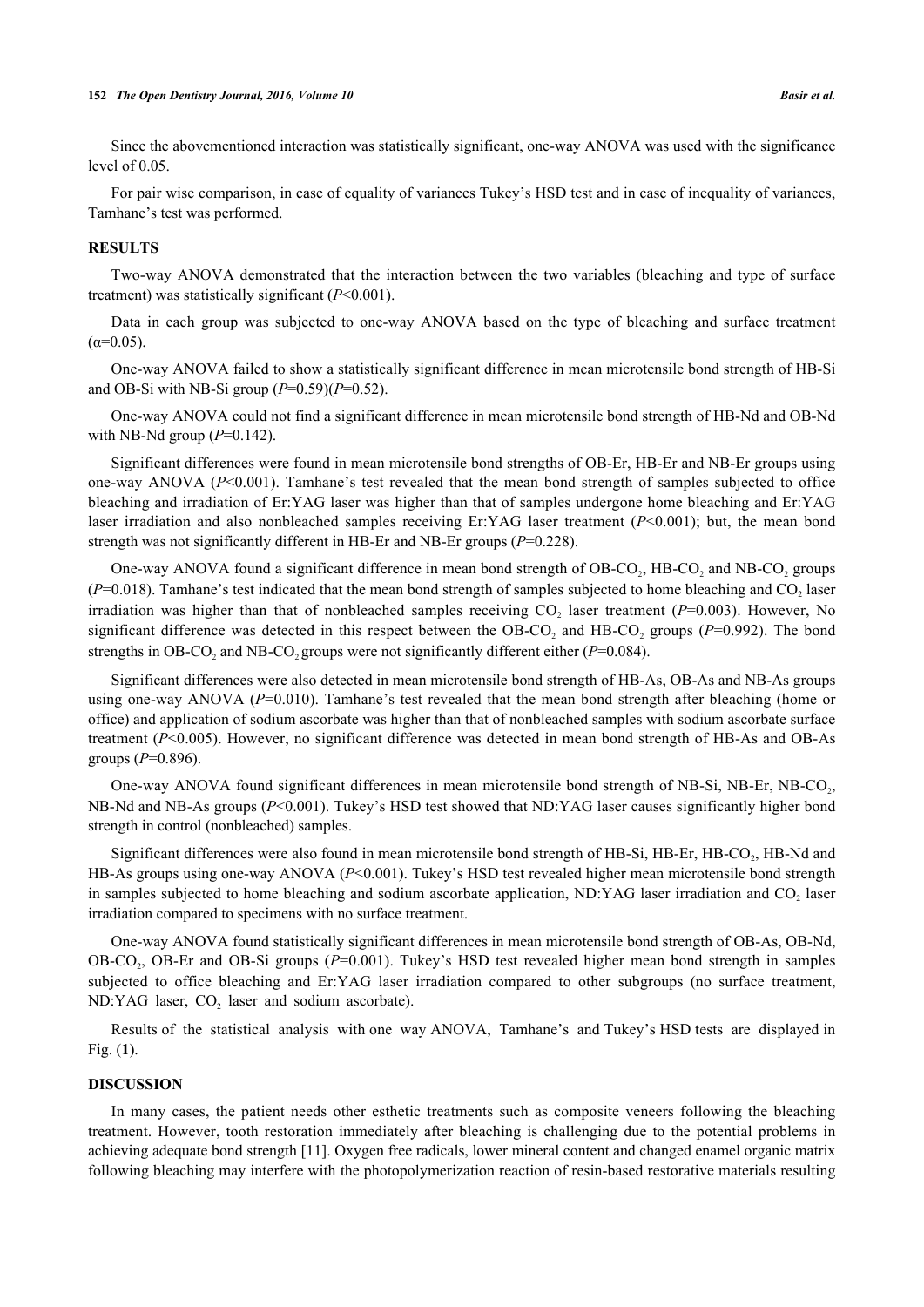in subsequent decrease in resin/tooth bond strength and stability [[1,](#page-7-0) [11\]](#page-8-7).

In the present study, 38% carbamide peroxide and 30% hydrogen peroxide gel were used as bleaching agents. Although 10% carbamide peroxide is a safe and effective bleaching agent, its higher concentrations are now routinely used to obtain faster results [\[1\]](#page-7-0). The office bleaching gel used in our study contained 30% hydrogen peroxide along with titanium oxide particles. Titanium dioxide particles (TiO<sub>2</sub>), as the diode laser energy absorbent, reduce the heat transferred to the pulp and act as catalyst for the production of free radicals from hydrogen peroxide. In other words, these particles lead to the higher production of oxygen free radicals [\[18](#page-8-11)]. Use of higher concentrations of carbamide peroxide and subsequent greater production of free radicals by the bleaching gel containing titanium dioxide particles yield faster results. However, this process may be associated with higher prevalence of adverse effects linked to the accumulation of peroxide and may compromise the bond strength. Therefore, in order to witness the effect of bleaching on the composite resin/tooth bond strength, both techniques of office and home bleaching were evaluated. Samples were kept in artificial saliva from one week before the test and during the bleaching treatment. Artificial saliva was refreshed daily. The artificial saliva was saturated with calcium and phosphate ions and had a composition similar to that of natural human saliva [\[1](#page-7-0)].

<span id="page-5-0"></span>

Fig. (1). Comparison of microtensile bond strengths of experimental groups.

In the present study, bleaching (home and office) could not significantly decrease bond strength in comparison to nonbleached samples, which is in accord with the results of Marcondes *et al.* [\[19](#page-8-12)] in an *in vitro* study, they evaluated the effect of ND:YAG laser bleaching on tensile bond strength of two types of adhesive systems to bleached enamel. They found no significant difference in bond strength of bleached and nonbleached samples. Gurgan *et al.* [\[6](#page-8-2)] assessed the effect of different adhesive systems and surface treatment with laser on shear bond strength of restorations to bleached enamel and detected no statistically significant difference in shear bond strength of recently bleached samples and those bonded 15 days after bleaching. Immerz *et al.* [\[20](#page-8-13)] evaluated the effect of bleaching on shear bond strength of orthodontic brackets. Despite the significant improvement in color after bleaching, shear bond strength of bleached samples was not significantly different than that of nonbleached specimens. In contrast to the abovementioned findings, Kunt *et al.* [\[10](#page-8-6)] studied the effect of antioxidant treatment on shear bond strength of composite resin to bleached enamel and noticed that the bond strength was significantly lower in bleached samples compared to nonbleached specimens. Such conflicting results may be attributed to different factors such as the concentration of oxygen in enamel and consequent prevention of resin polymerization and change in dental substrate. In other words, organic content of enamel and dentin may act as a source for oxygen release and interfere with the process of polymerization. On the other hand, acidity of bleaching agents leads to the loss of tooth mineral content that may decrease bond strength [[11](#page-8-7)]. Perdigao *et*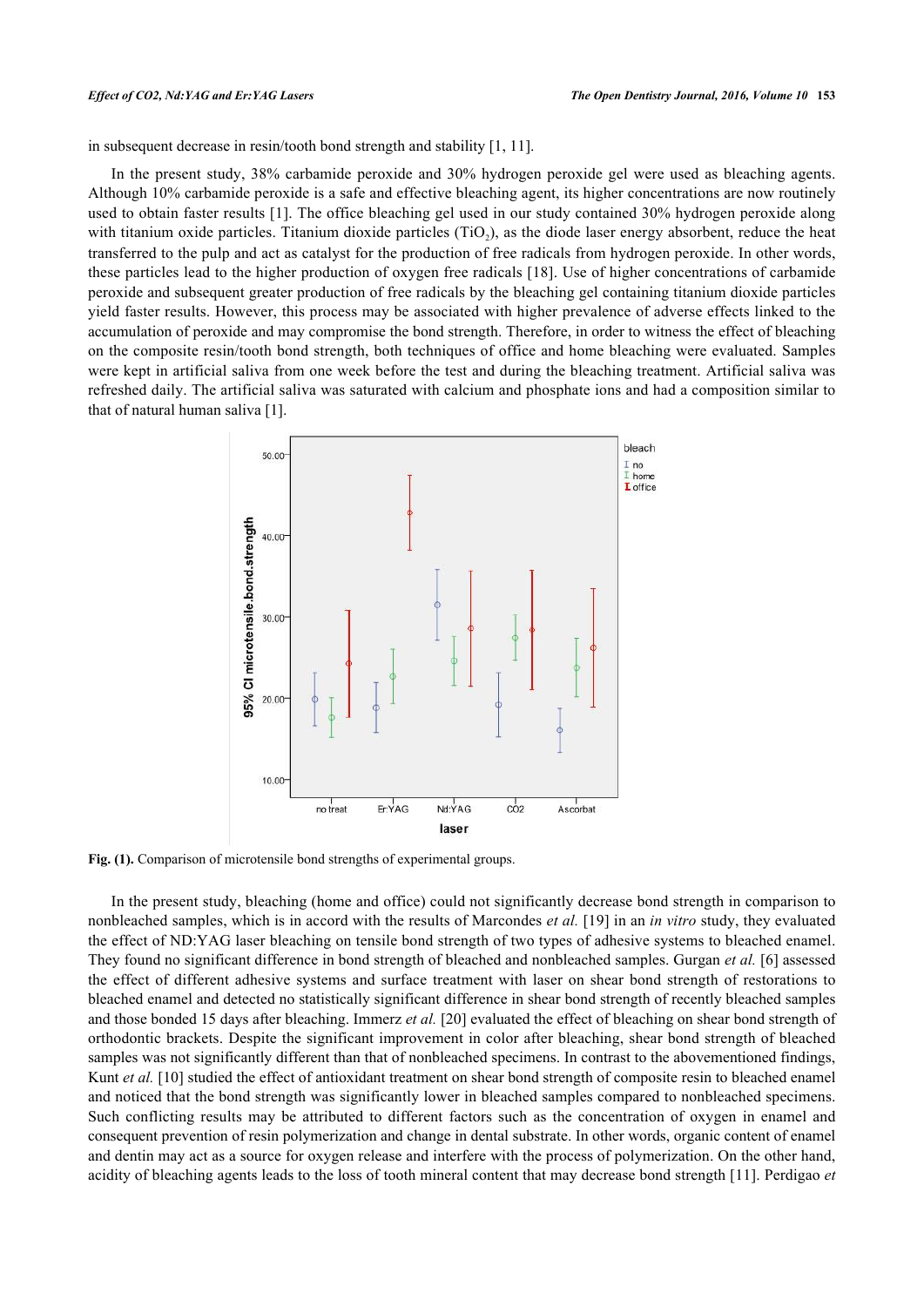*al.* [[21](#page-8-14)] believed that the reduction in bond strength after bleaching was due to the morphological alterations in proteins and mineral salts and oxygen concentration of the enamel played no role in this regard.

It seems that type of bonding system can affect the bond strength after recent bleaching. As mentioned earlier, the bonding system used in this study was Single Bond 2, which is an ethanol-based adhesive. The alcohol content of this adhesive can react with water and oxygen present in superficial enamel layer and neutralize the adverse effects of oxygen molecules retained from the bleaching treatment. This finding is in accord with the results of Syprides *et al.*, and Sung *et al.*, studies [[22](#page-8-15) - [24](#page-9-0)]. Furthermore, Single Bond 2 is an etch and rinse adhesive system and it appears that its acidic pH (0.6), separate application of etching acid and superficial layer removal improved bond strength in bleached samples (both home and office bleaching samples). This result is in agreement with the findings of Khoroushi *et al.* [[25](#page-9-1)]. They evaluated the effect of an antioxidant application on enamel bond strength of three types of adhesives. Higher shear bond strength values were detected in bleached samples with immediate application of Optibond FL in comparison to Optibond Solo Plus and Optibond All-in-One. They attributed this finding to the low pH of Optibond FL adhesive in comparison to that of the other two adhesives. Gurgan *et al.* [\[6](#page-8-2)] in their study suggested the use of etch and rinse adhesives after bleaching treatment and believed that etch and rinse systems yield higher bond strength compared to self-etch adhesives.

In our study, no significant difference was detected in microtensile bond strength of bleached (office/home) and nonbleached (NB) samples receiving ND:YAG laser irradiation and the mean bond strength in the mentioned three groups were within the clinically acceptable range (greater than 20 MPa) [[8](#page-8-4)]. In the NB group, the microtensile bond strength of samples receiving ND:YAG laser irradiation was significantly higher than that of other subgroups (Er:YAG, CO<sup>2</sup> laser, sodium ascorbate, no surface treatment) and other subgroups had no significant difference with one another. Torres *et al.* [[12\]](#page-8-16) assessed the effect of surface treatment with ND:YAG and Er:YAG lasers on bond strength of composite resin to bleached enamel. They noticed that ND:YAG laser treatment of unbleached enamel resulted in a lower bond strength compared to the control group without bleaching or surface treatment which is contrast to our study result. However, use of this type of laser on bleached enamel yielded a bond strength value 5 times higher than that of bleached samples without laser treatment [[12](#page-8-16)]. In the present study, microtensile bond strength in home bleached samples receiving ND:YAG laser treatment was significantly higher than that of home bleached specimens without surface treatment.

Studies conducted on the application of ND:YAG laser on tooth surfaces have shown its melting and recrystallization properties that are due to its energy density. Morphological alterations in dental substrate as the result of ND:YAG laser irradiation, are based on the amount of calcium and phosphorus loss resulting in subsequent change in organic structure of hydroxyapatite and its consequent recrystallization [\[17](#page-8-10), [26\]](#page-9-2). Increase in microtensile bond strength of NB-Nd samples may be explained by the fact that recrystallization of hydroxyapatite crystals provides a better adhesion to tooth surface. Improved bond strength in HB-Nd group may be justified by the fact that ND:YAG laser application can reverse the destructing effects of bleaching during the process of melting and recrystallization of enamel. In other words, during this process the surface free radicals may vaporize and peroxide apatite (that forms as the result of replacement of hydroxyl radicals with the peroxide ions in apatite crystals) recrystallizes and forms hydroxyapatite [[12\]](#page-8-16).

Results of the present study indicated that application of Er:YAG laser can significantly increase the microtensile bond strength in OB samples compared to NB and HB specimens. Furthermore, in OB-Er group the bond strength was significantly higher that other groups (OB-Si, OB-As, OB-CO<sub>2</sub>, OB-Nd). No significant difference was found in this respect between other groups. Torres *et al.* [[12\]](#page-8-16) in their study revealed that Er:YAG laser treatment following bleaching can increase the bond strength in comparison to specimens that had undergone bleaching treatment alone. Er:YAG laser with 2.94 μm wavelength has the highest absorption in water. This laser causes micro explosions during the ablation of hard tissue and leads to the development of macroscopic and microscopic roughness. In other words, at first, the laser beam causes the evaporation of water and other hydrated organic components. During the process of evaporation, internal pressure continues to increase until the explosive destruction of mineral components occurs. This reaction occurs before reaching the melting point. This laser causes no or minimal damage to the adjacent tissues and surrounding structures because the main part of energy spreads in the target tissue [\[12](#page-8-16)]. Higher microtensile bond strength in OB-Er compared to HB-Er and NB-Er groups can be explained by the fact that in office bleaching group, bleaching treatment was done with the use of 810 nm diode laser and a bleaching gel containing titanium dioxide. Absorbent materials such as  $TiO<sub>2</sub>$  are able to absorb laser energy and if used in the bleaching gel, the bleaching treatment will be performed more quickly, efficiently and safely [\[27](#page-9-3)]. Under such conditions, more free radicals are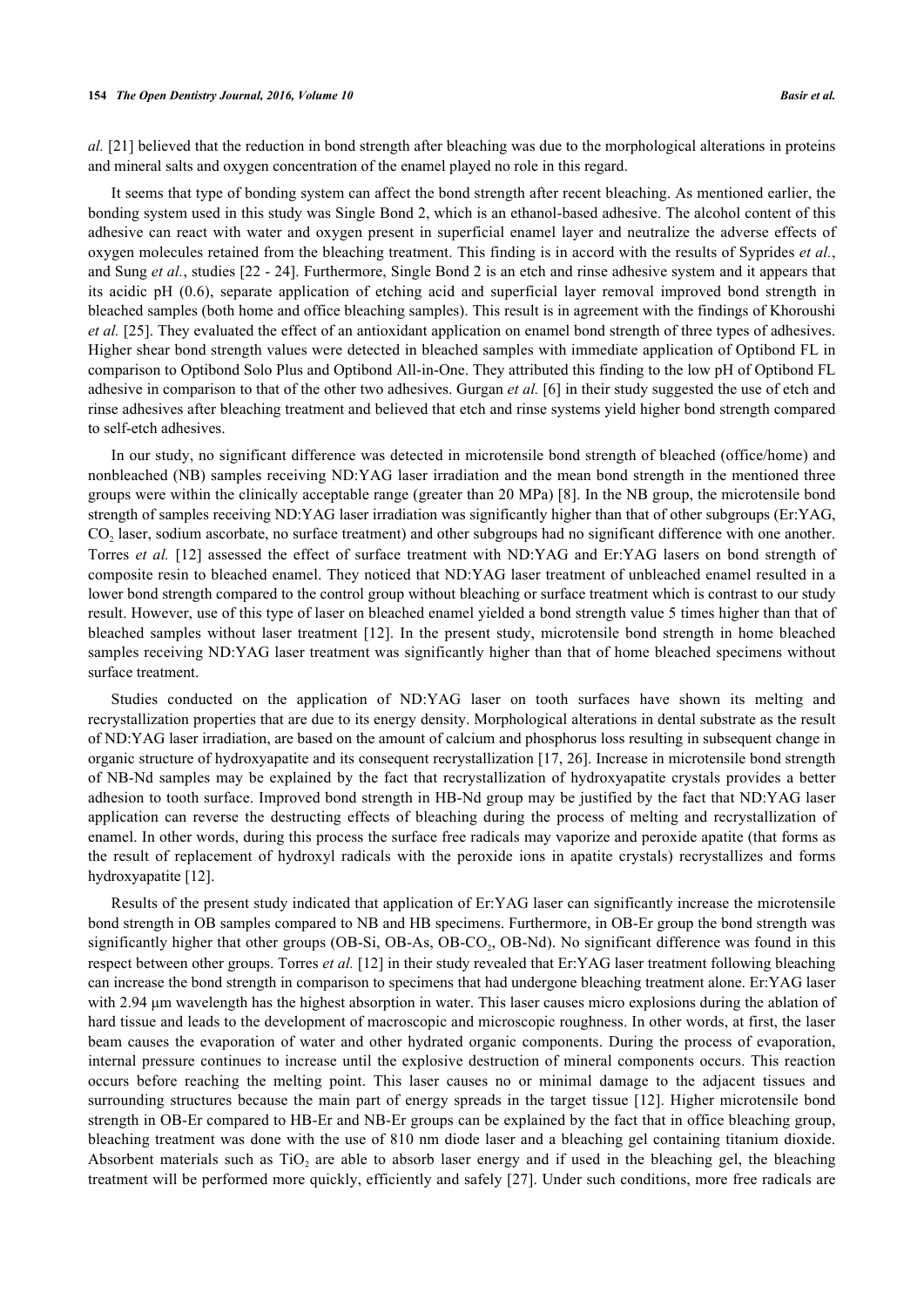produced but they are limited to the enamel surface and prevent changes in enamel structure [[27\]](#page-9-3). Thermal effects of ER:YAG laser during the process of vaporization are probably responsible for the ablation of the remainder of oxygen free radicals in the tissue. Additionally, removal of the oxygen-rich superficial enamel layer by the ablation process of ER:YAG laser can also be responsible for the increased bond strength in the office-bleached group. It appears that application of ER:YAG laser after office bleaching increases the bond strength. However, further investigations are required in this respect.

In the present study, microtensile bond strength in the  $H B-CO<sub>2</sub>$  group was significantly higher than in NB-CO<sub>2</sub> group. Furthermore, in the HB group, bond strength of bleached samples receiving  $CO<sub>2</sub>$  laser irradiation was significantly higher than that of bleached specimens with no surface treatment. The  $CO_2$  laser energy is well absorbed by the enamel causing physical and chemical changes on the enamel surface  $[28]$  $[28]$  $[28]$ . Physical changes caused by the  $CO<sub>2</sub>$ laser include melting, recrystallization and formation of small bubble-shaped structures [\[29\]](#page-9-5). Increased microtensile bond strength of HB-CO<sub>2</sub> group can be due to the recrystallization and melting characteristics of this type of laser. The former characteristic probably leads to changes in peroxide apatite crystals formed through the process of bleaching and provides a more optimal surface for adhesion in a way that the bond strength even exceeds that of NB-CO<sub>2</sub> group. The latter characteristic eliminates the remaining oxygen in the tissue by raising the surface temperature.

Our study results demonstrated that microtensile bond strength of bleached (home, office) specimens subjecting to surface treatment with the application of 10% sodium ascorbate solution was significantly higher than that of unbleached samples receiving the same surface treatment. In the HB group, bond strength of bleached samples receiving sodium ascorbate surface treatment was significantly higher that that of bleached specimens with no surface treatment.

Several studies have demonstrated that application of sodium ascorbate as an antioxidant after enamel bleaching can improve the bond strength [[5](#page-8-1)[, 30](#page-9-6) - [32](#page-9-7)]; which, is in concord with our findings. Sodium ascorbate as an antioxidant agent neutralizes the free radicals remained from the process of bleaching during an oxidation-reduction reaction and allows the polymerization of resins. It also prevents the early stop of polymerization reaction [[11,](#page-8-7) [33](#page-9-8)]. Furthermore, it seems that sodium ascorbate well reacts with the peroxide apatite crystals formed during the process of bleaching and results in a significant increase in bond strength of bleached samples compared to nonbleached specimens receiving ascorbate surface treatment.

Overall, the present study results indicate the positive effects of ND:YAG, ER:YAG and  $CO<sub>2</sub>$  lasers on improving the bond strength in bleached specimens. The effects of these lasers depend on their energy intensity and dosage [[12\]](#page-8-16). Studies conducted on this subject have yielded conflicting results, which are mainly due to the lack of standard parameters for this purpose. Thus, future studies are required to focus on providing standard methods.

### **CONCLUSION**

Within the limitations of this study, it was demonstrated that bleaching did not cause a significant reduction in bond strength. In the control group, ND:YAG laser treatment caused the highest bond strength compared to other surface treatments (ER:YAG laser,  $CO_2$  laser, sodium ascorbate and no surface treatment). In the office bleached group, ER:YAG laser application significantly improved the bond strength in comparison to other treatments (ND:YAG laser,  $CO_2$  laser, sodium ascorbate and no surface treatment). In the home bleached group, ND:YAG laser,  $CO_2$  laser and sodium ascorbate solution equally improved the bond strength.

#### **CONFLICT OF INTEREST**

The authors confirm that this article content has no conflict of interest.

# **ACKNOWLEDGEMENTS**

Declared none.

# **REFERENCES**

- <span id="page-7-0"></span>[1] Leonetti EdosS, Rodrigues JA, Reis AF, Navarro RS, Aranha AC, Cassoni A. Microtensile bond strength of resin composite to dentin treated with Er:YAG laser of bleached teeth. Lasers Med Sci 2012; 27(1): 31-8. [\[http://dx.doi.org/10.1007/s10103-010-0838-1\]](http://dx.doi.org/10.1007/s10103-010-0838-1) [PMID: [20859649](http://www.ncbi.nlm.nih.gov/pubmed/20859649)]
- <span id="page-7-1"></span>[2] Titley KC, Torneck CD, Smith DC, Chernecky R, Adibfar A. Scanning electron microscopy observations on the penetration and structure of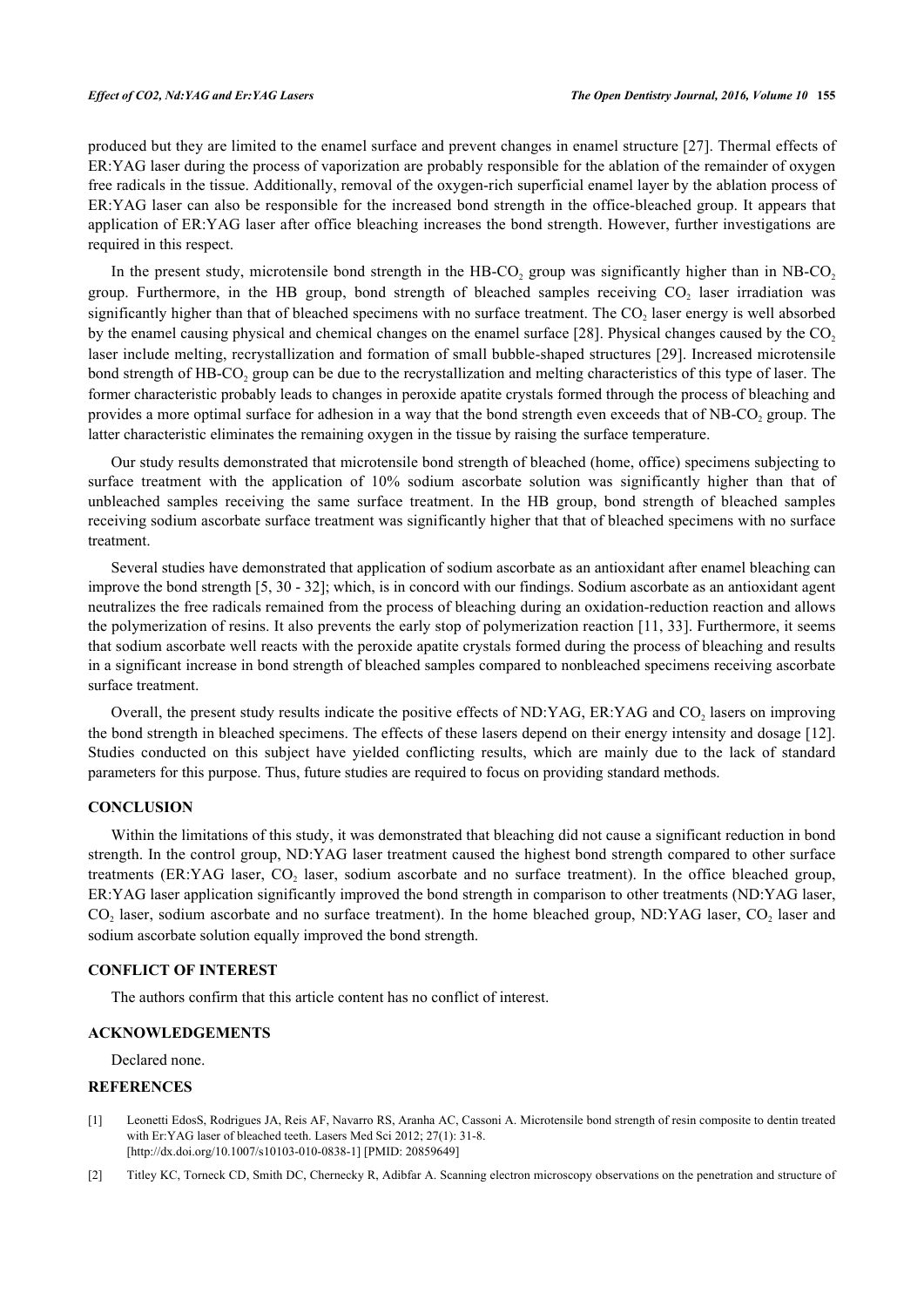resin tags in bleached and unbleached bovine enamel. J Endod 1991; 17(2): 72-5. [\[http://dx.doi.org/10.1016/S0099-2399\(06\)81611-0\]](http://dx.doi.org/10.1016/S0099-2399(06)81611-0) [PMID: [1919405](http://www.ncbi.nlm.nih.gov/pubmed/1919405)]

- [3] Stokes AN, Hood JA, Dhariwal D, Patel K. Effect of peroxide bleaches on resin-enamel bonds. Quintessence Int 1992; 23(11): 769-71. [PMID: [1305293\]](http://www.ncbi.nlm.nih.gov/pubmed/1305293)
- <span id="page-8-0"></span>[4] García-Godoy F, Dodge WW, Donohue M, O'Quinn JA. Composite resin bond strength after enamel bleaching. Oper Dent 1993; 18(4): 144-7. [PMID: [8152982\]](http://www.ncbi.nlm.nih.gov/pubmed/8152982)
- <span id="page-8-1"></span>[5] Gurgan S, Alpaslan T, Kiremitci A, Cakir FY, Yazici E, Gorucu J. Effect of different adhesive systems and laser treatment on the shear bond strength of bleached enamel. J Dent 2009; 37(7): 527-34. [\[http://dx.doi.org/10.1016/j.jdent.2009.03.012](http://dx.doi.org/10.1016/j.jdent.2009.03.012)] [PMID: [19403230\]](http://www.ncbi.nlm.nih.gov/pubmed/19403230)
- <span id="page-8-2"></span>[6] Güler E, Gönülol N, Özyilmaz ÖY, Yücel AÇ. Effect of sodium ascorbate on the bond strength of silorane and methacrylate composites after vital bleaching. Braz Oral Res 2013; 27(4): 299-304. [\[http://dx.doi.org/10.1590/S1806-83242013000400002\]](http://dx.doi.org/10.1590/S1806-83242013000400002) [PMID: [23903858](http://www.ncbi.nlm.nih.gov/pubmed/23903858)]
- <span id="page-8-3"></span>[7] Heymann HO, Swift JR, Ritter AV. Sturdevant's art and science of operative dentistry. 6<sup>th</sup> ed. Canada: Elsevier Mosby 2013.
- <span id="page-8-4"></span>[8] Summitt JB, Robbins JW, Hilton TJ, Schwartz RS, Santos JD. Fundamentals of operative dentistry. 3<sup>rd</sup> ed. China: Quintessence Publishing Co 2006.
- <span id="page-8-5"></span>[9] Goldstein RE. Esthetics in dentistry. 2<sup>nd</sup> ed. Canada: Bc Decker Inc 1998.
- <span id="page-8-6"></span>[10] Kunt GE, Yılmaz N, Sen S, Dede DÖ. Effect of antioxidant treatment on the shear bond strength of composite resin to bleached enamel. Acta Odontol Scand 2011; 69(5): 287-91. [\[http://dx.doi.org/10.3109/00016357.2011.568958\]](http://dx.doi.org/10.3109/00016357.2011.568958) [PMID: [21426271](http://www.ncbi.nlm.nih.gov/pubmed/21426271)]
- <span id="page-8-7"></span>[11] Rocha Gomes TC, Caneppele TM, Del Moral de Lazari R, Ribeiro CF, Borges AB. Effect of dental surface treatment with Nd:YAG and Er:YAG lasers on bond strength of resin composite to recently bleached enamel. Lasers Med Sci 2012; 27(4): 755-60. [\[http://dx.doi.org/10.1007/s10103-011-0946-6\]](http://dx.doi.org/10.1007/s10103-011-0946-6) [PMID: [21800154](http://www.ncbi.nlm.nih.gov/pubmed/21800154)]
- <span id="page-8-16"></span>[12] Ribeiro CF, Anido AA, Rauscher FC, Yui KC, Gonçalves SE. Marginal leakage in class V cavities pretreated with different laser energy densities. Photomed Laser Surg 2005; 23(3): 313-6. [\[http://dx.doi.org/10.1089/pho.2005.23.313\]](http://dx.doi.org/10.1089/pho.2005.23.313) [PMID: [15954821](http://www.ncbi.nlm.nih.gov/pubmed/15954821)]
- [13] Gonçalves SE, de Araujo MA, Damião AJ. Dentin bond strength: influence of laser irradiation, acid etching, and hypermineralization. J Clin Laser Med Surg 1999; 17(2): 77-85. [PMID: [11189979\]](http://www.ncbi.nlm.nih.gov/pubmed/11189979)
- [14] Bertrand MF, Semez G, Leforestier E, Muller-Bolla M, Nammour S, Rocca JP. Er:YAG laser cavity preparation and composite resin bonding with a single-component adhesive system: relationship between shear bond strength and microleakage. Lasers Surg Med 2006; 38(6): 615-23. [\[http://dx.doi.org/10.1002/lsm.20342](http://dx.doi.org/10.1002/lsm.20342)] [PMID: [16671101\]](http://www.ncbi.nlm.nih.gov/pubmed/16671101)
- <span id="page-8-8"></span>[15] De Munck J, Van meerbeek B, Yudhira R, Lambrechts P, Vanherle G. Microtensile bond strength of two adhesives to Erbium: YAG Lased *vs*. bur cut enamel and dentin. Eur J Oral Sci 2002; 110(4): 322-9. [\[http://dx.doi.org/10.1034/j.1600-0722.2002.21281.x\]](http://dx.doi.org/10.1034/j.1600-0722.2002.21281.x) [PMID: [12206595](http://www.ncbi.nlm.nih.gov/pubmed/12206595)]
- <span id="page-8-9"></span>[16] Fuhrmann R, Gutknecht N, Magunski A, Lampert F, Diedrich P. Conditioning of enamel with Nd:YAG and CO<sub>2</sub> dental laser systems and with phosphoric acid. An in-vitro comparison of the tensile bond strength and the morphology of the enamel surface. J Orofac Orthop 2001; 62(5): 375-86.

[\[http://dx.doi.org/10.1007/PL00001943](http://dx.doi.org/10.1007/PL00001943)] [PMID: [11590826\]](http://www.ncbi.nlm.nih.gov/pubmed/11590826)

- <span id="page-8-10"></span>[17] Walsh LJ, Abood D, Brockhurst PJ. Bonding of resin composite to carbon dioxide laser-modified human enamel. Dent Mater 1994; 10(3): 162-6. [\[http://dx.doi.org/10.1016/0109-5641\(94\)90026-4](http://dx.doi.org/10.1016/0109-5641(94)90026-4)] [PMID: [7758858](http://www.ncbi.nlm.nih.gov/pubmed/7758858)]
- <span id="page-8-11"></span>[18] Goharkhay K, Schoop U, Wernisch J, Hartl S, De Moor R, Moritz A. Frequency doubled neodymium:yttrium-aluminum-garnet and diode laser-activated power bleaching--pH, environmental scanning electron microscopy, and colorimetric *in vitro* evaluations. Lasers Med Sci 2009; 24(3): 339-46.

[\[http://dx.doi.org/10.1007/s10103-008-0567-x\]](http://dx.doi.org/10.1007/s10103-008-0567-x) [PMID: [18504640](http://www.ncbi.nlm.nih.gov/pubmed/18504640)]

- <span id="page-8-12"></span>[19] Marcondes M, Paranhos MP, Spohr AM, *et al.* The influence of the Nd:YAG laser bleaching on physical and mechanical properties of the dental enamel. J Biomed Mater Res B Appl Biomater 2009; 90(1): 388-95. [PMID: [19072989\]](http://www.ncbi.nlm.nih.gov/pubmed/19072989)
- <span id="page-8-13"></span>[20] Immerz I, Proff P, Roemer P, Reicheneder C, Faltermeier A. An investigation about the influence of bleaching on shear bond strength of orthodontic brackets and on enamel colour. ISRN Dent 2012; 2012: 375849. [\[http://dx.doi.org/10.5402/2012/375849](http://dx.doi.org/10.5402/2012/375849)] [PMID: [22536518\]](http://www.ncbi.nlm.nih.gov/pubmed/22536518)
- <span id="page-8-14"></span>[21] Perdigão J, Francci C, Swift EJ Jr, Ambrose WW, Lopes M. Ultra-morphological study of the interaction of dental adhesives with carbamide peroxide-bleached enamel. Am J Dent 1998; 11(6): 291-301. [PMID: [10477981\]](http://www.ncbi.nlm.nih.gov/pubmed/10477981)
- <span id="page-8-15"></span>[22] Spyrides GM, Perdigão J, Pagani C, Araújo MA, Spyrides SM. Effect of whitening agents on dentin bonding. J Esthet Dent 2000; 12(5): 264-70.